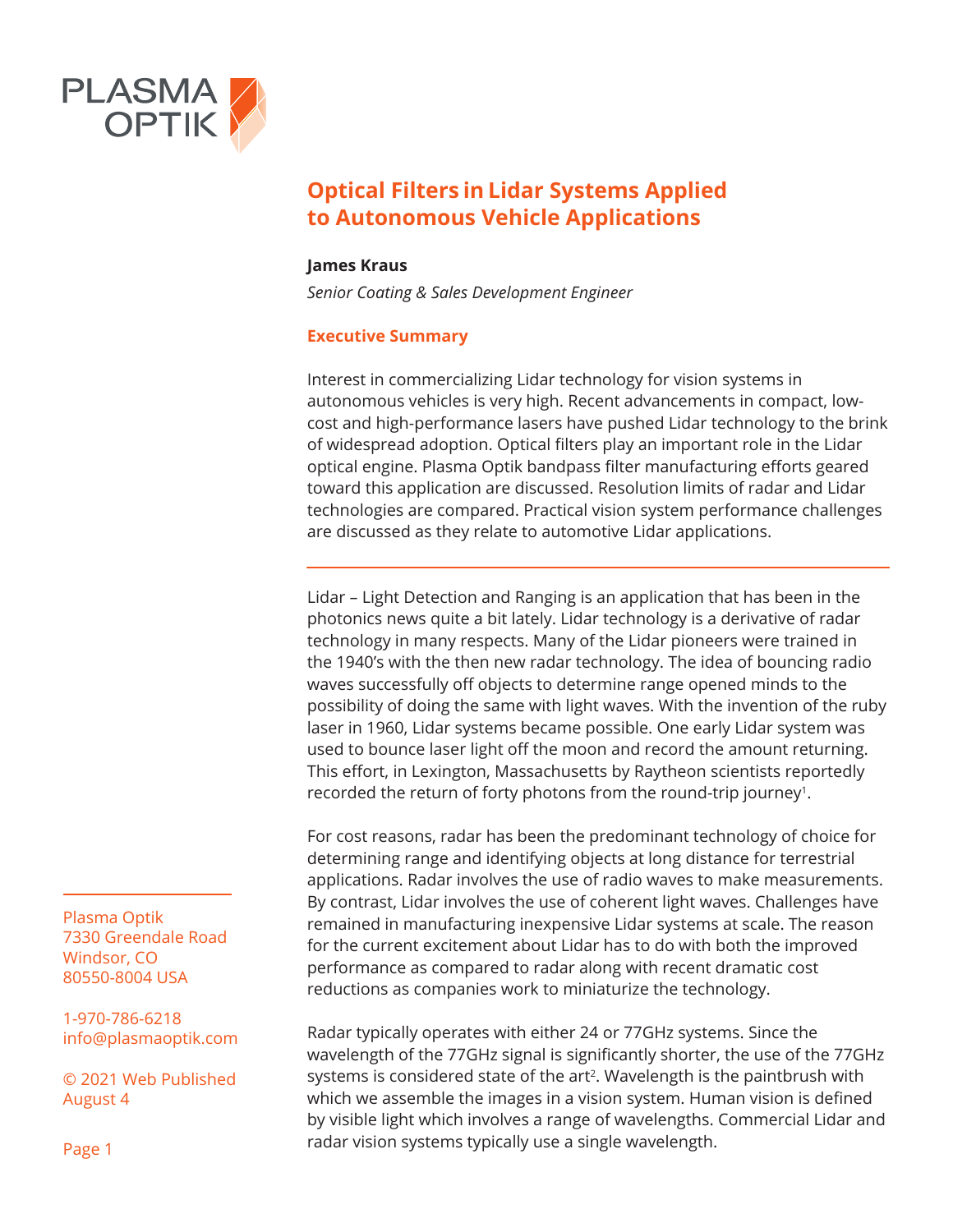

James Kraus *Senior Coating & Sales Development Engineer*

| <b>VISION SYSTEM COMPARISON</b>     |                       |                                        |
|-------------------------------------|-----------------------|----------------------------------------|
| <b>Vision System</b><br><b>Type</b> | <b>Frequency</b>      | <b>Wavelength - Defines Resolution</b> |
| Radar                               | 24GHz                 | 12.5mm                                 |
| Radar                               | $77$ GHz              | 3.9 <sub>mm</sub>                      |
| Lidar                               | $193$ TH <sub>z</sub> | 1550nm or 0.00155mm                    |
| Lidar                               | 331 TH <sub>z</sub>   | 905nm or 0.000905mm                    |
| Human                               | 380-750 THz           | 400-780nm or 0.0004 to 0.00078mm       |

*Table 1.* Vision System Comparison

You can see the dramatic increase in resolution between radar and Lidar based on the wavelengths involved. The 1550nm range is the longest wavelength typically used for Lidar and this has over 2500x the resolution of 77GHz radar. The 1550nm spectrum provides 580,000 data points per meter resolution. Compare this with the 80 points/meter available with 24GHz radar or 256 points/meter with 77GHz radar. Using Lidar for vision system applications provides exceptional resolution.

One might argue that the 3.9mm resolution provided with 77GHz radar is sufficient for a vision system. Consider the forty photons received back from the moon on that Lidar experiment long ago. That this return signature could be measured at all was amazing. We expect lots of the electromagnetic bandwidth sent out to be lost. When counting on receiving back every bit of spectrum which is sent out, disappointment is certain. It's not just darkness but rain, snow and fog which can frustrate the human vision system. Lidar, radar and cameras can also suffer from lack of illumination and scattering in a similar way. Better to have extra bandwidth that you don't need than to rely on perfect performance in a machine vision system.

Tesla motor company has recently dropped the radar from their automotive vision system and is now relying entirely on cameras. The resolution is very high in their camera-based system due to the very short wavelengths in the visible light spectrum. There are a few obvious issues to contend with when relying on cameras, though. Darkness is common, so you need a light source that can provide the photons for camera-based detection. It would be preferable to always have the high beams on when relying on an autonomous vehicle vision system to get one home safely.

Plasma Optik 7330 Greendale Road Windsor, CO 80550-8004 USA

1-970-786-6218 info@plasmaoptik.com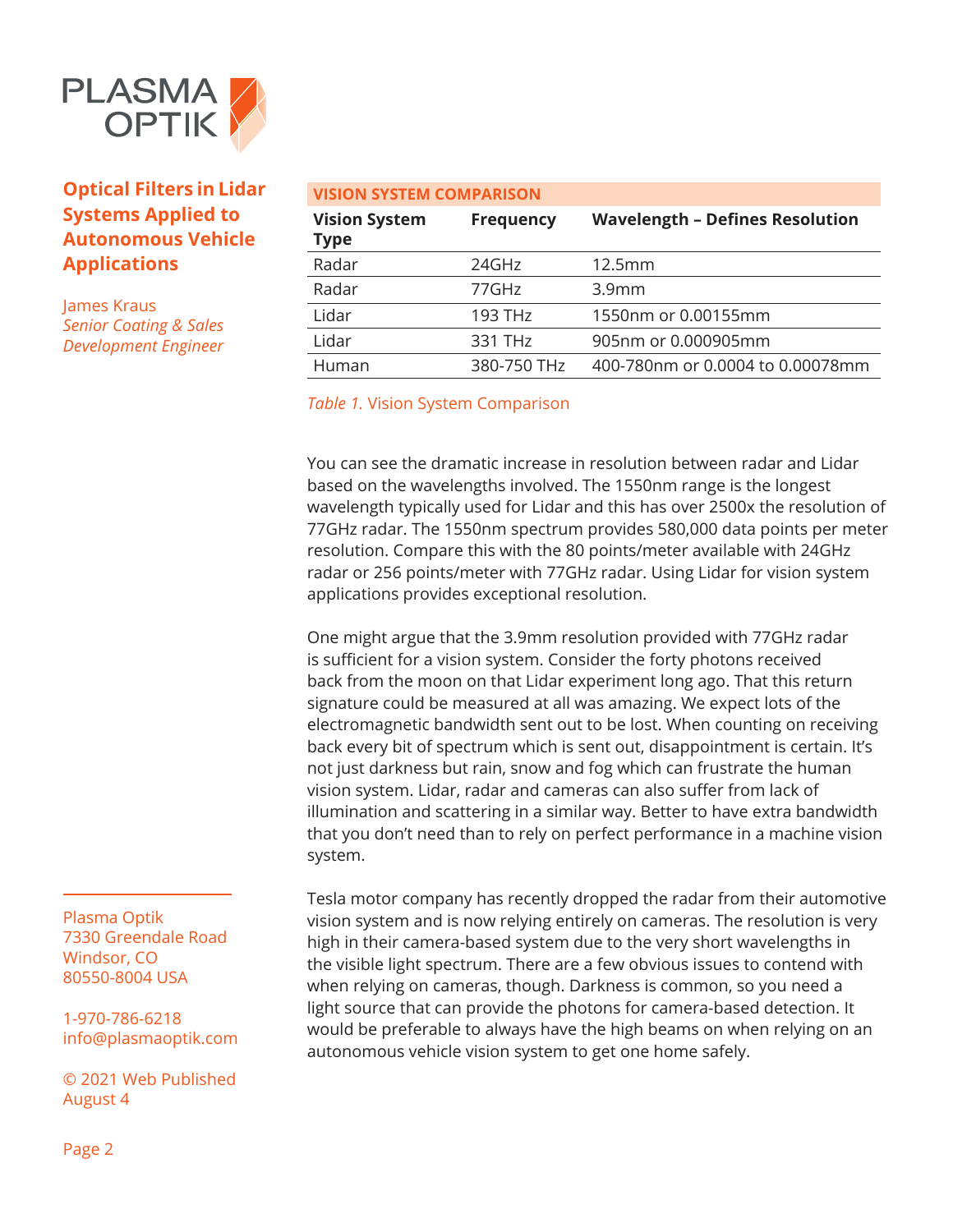

James Kraus *Senior Coating & Sales Development Engineer*



Nighttime highway image using Lidar3

This brings us to Lidar. 905nm and 1550nm are the common wavelength choices available for commercial Lidar systems. These wavelengths are both outside the range of human vision. Both are also commercially viable due to available inexpensive laser amplifiers at these wavelengths. 1550nm has been in use for telecom applications for more than twenty-five years. 1550nm is the best wavelength for long distance communication due to the low loss of optical fiber at this wavelength. These common and low cost 1550nm lasers also work well in free space for the distances useful for Lidar. Low cost 905nm laser amplifiers are also available and provide slightly better resolution than 1550nm.

One benefit of using a single wavelength vision system is the ability to eliminate noise from the return signal using filtering. If a Lidar signal is sent out at 905nm, the return signal can be expected very specifically at 905nm. This allows us to use optical filters to eliminate stray light from other wavelengths. The following are examples of Plasma Optik designed bandpass filters for these wavelengths.

Plasma Optik 7330 Greendale Road Windsor, CO 80550-8004 USA

1-970-786-6218 info@plasmaoptik.com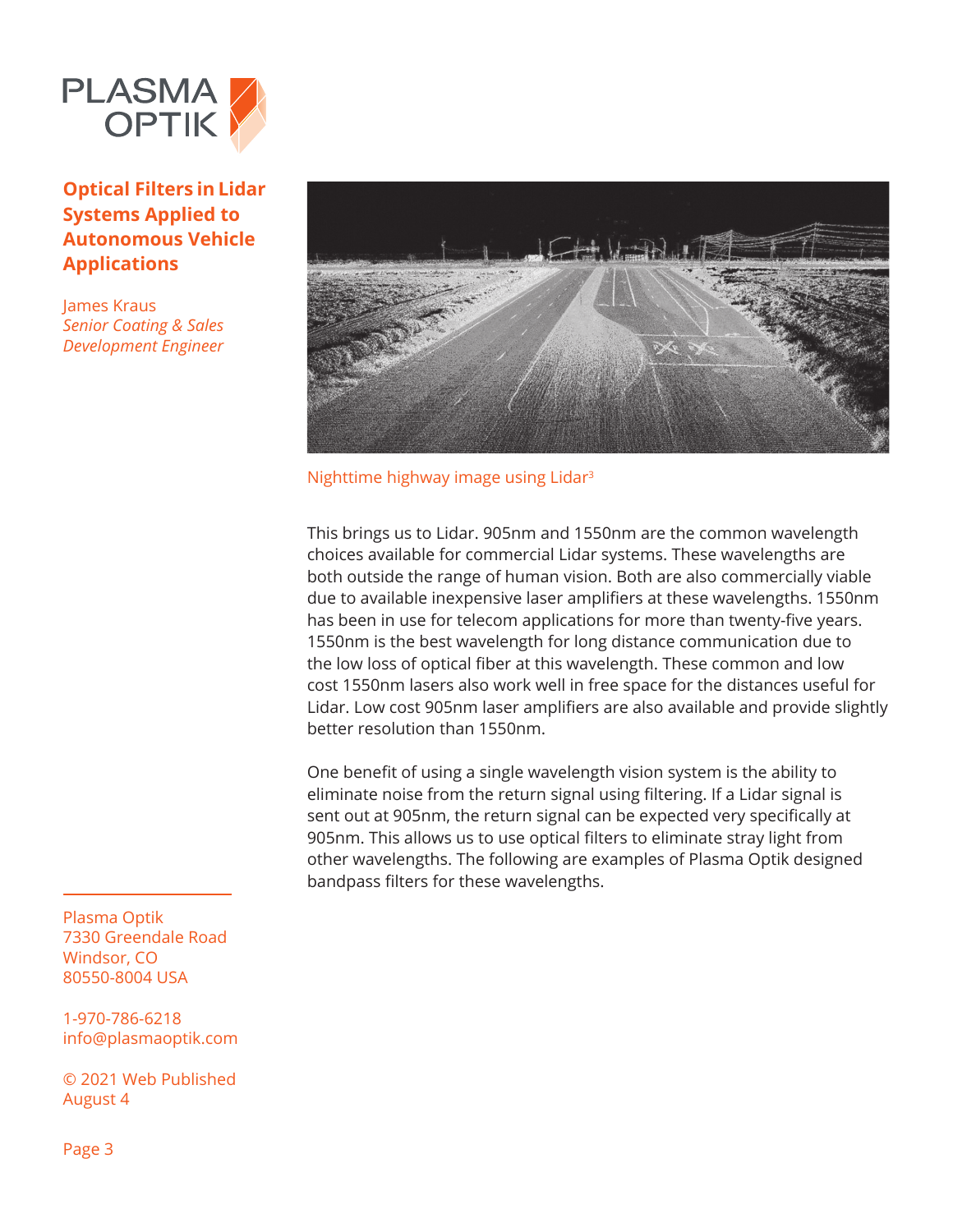

James Kraus *Senior Coating & Sales Development Engineer*



For this 905nm optical filter example, all light in the 805nm to 1025nm spectral region apart from light localized within +/-10nm of 905nm would be rejected with the use of the Plasma Optik filter. These optical filters can be optimized for customer specifications to have a more narrow or less narrow range of rejection. Also, the rejection range of the above filter can be broadened to exclude the visible and NIR wavelength ranges. This eliminates noise from the return signal, isolates our wavelength of interest and improves signal to noise ratio.

This type of optical filter is composed of alternating layers of high and low index materials deposited on customer specified substrates. These substrates might be fused silica, silicon or other optical materials. Tailoring the layer structure allows the customization of the filter design to match customer requirements. For example, a similar design could be used to create the same type of bandpass design at 1550nm. This filter could also be optimized to reject further out of band light such as the visible light spectrum.

Plasma Optik 7330 Greendale Road Windsor, CO 80550-8004 USA

1-970-786-6218 info@plasmaoptik.com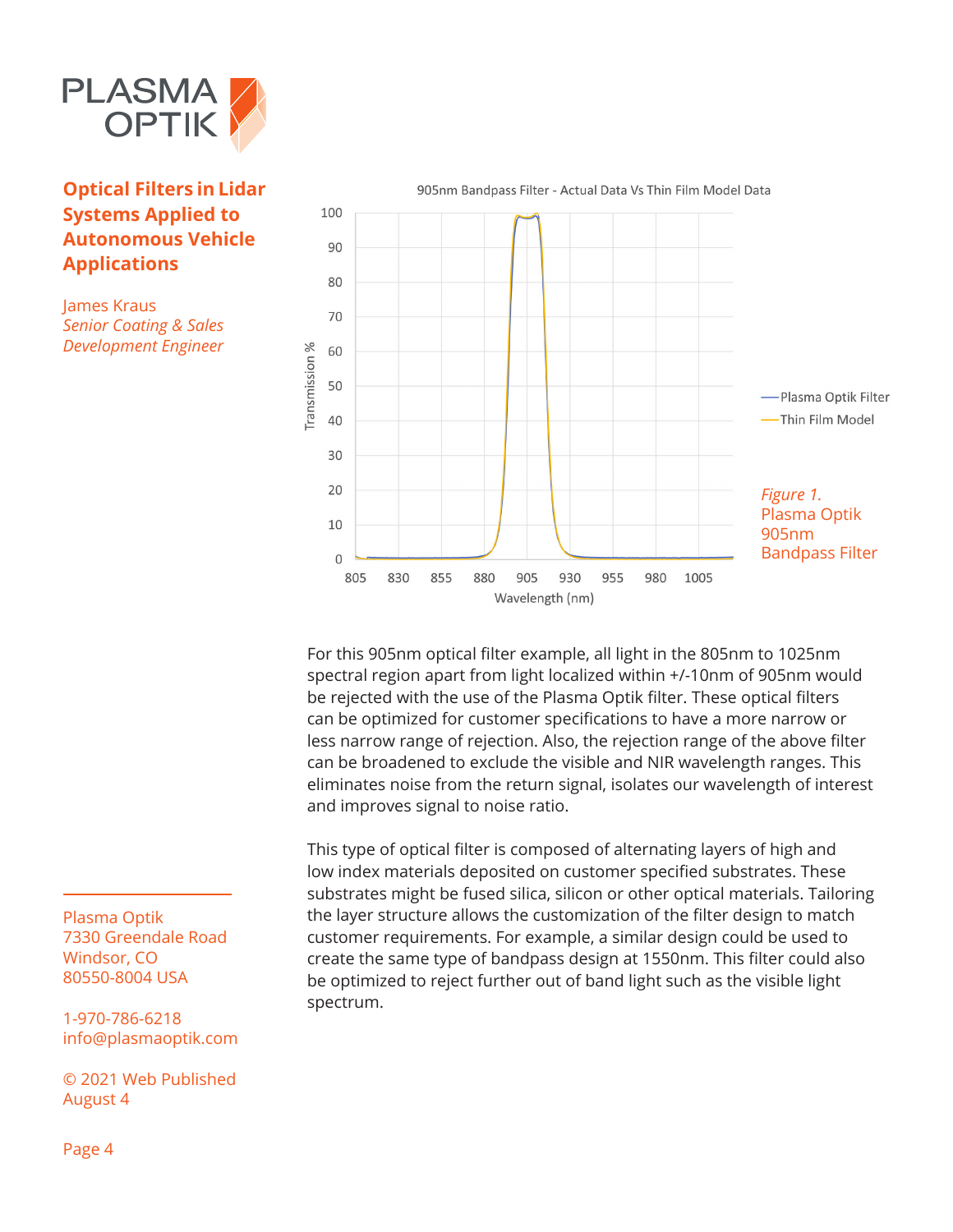

James Kraus *Senior Coating & Sales Development Engineer*



Optimizing resolution in a vision system requires sufficient illumination. An optimal vision system utilizing artificial intelligence for autonomous driving, for example, needs not only to see an oncoming object. The vision system also needs to uniquely identify what it is. Artificial intelligence algorithms can be trained to identify objects<sup>4</sup>. Sufficient illumination is required to fully define the object for this identification, however. In one deadly example, on a clear night in Arizona an autonomous vehicle struck a cyclist at full speed. Review of the digital data recorded by vehicle revealed that the vision system flipped rapidly between various incorrect identifications of the cyclist prior to the accident, unable to make a clear determination of what lay ahead. Being able to clearly identify objects is one critical component a machine vision system requires to make good decisions<sup>4</sup>.

There are some concerns with the use of 905nm lasers for vision systems due to driver eye safety. If 905nm Lidar is not legalized due to these concerns, the next best choice will be using the telecom and eye-safe wavelength band around 1550nm. The resolution at 1550nm is not quite as sharp as using visible light but the upside is that you can use more of it safely. With a capable Lidar system, artificial intelligence is capable of superior night vision as compared to a human driving with headlights.

Plasma Optik 7330 Greendale Road Windsor, CO 80550-8004 USA

1-970-786-6218 info@plasmaoptik.com